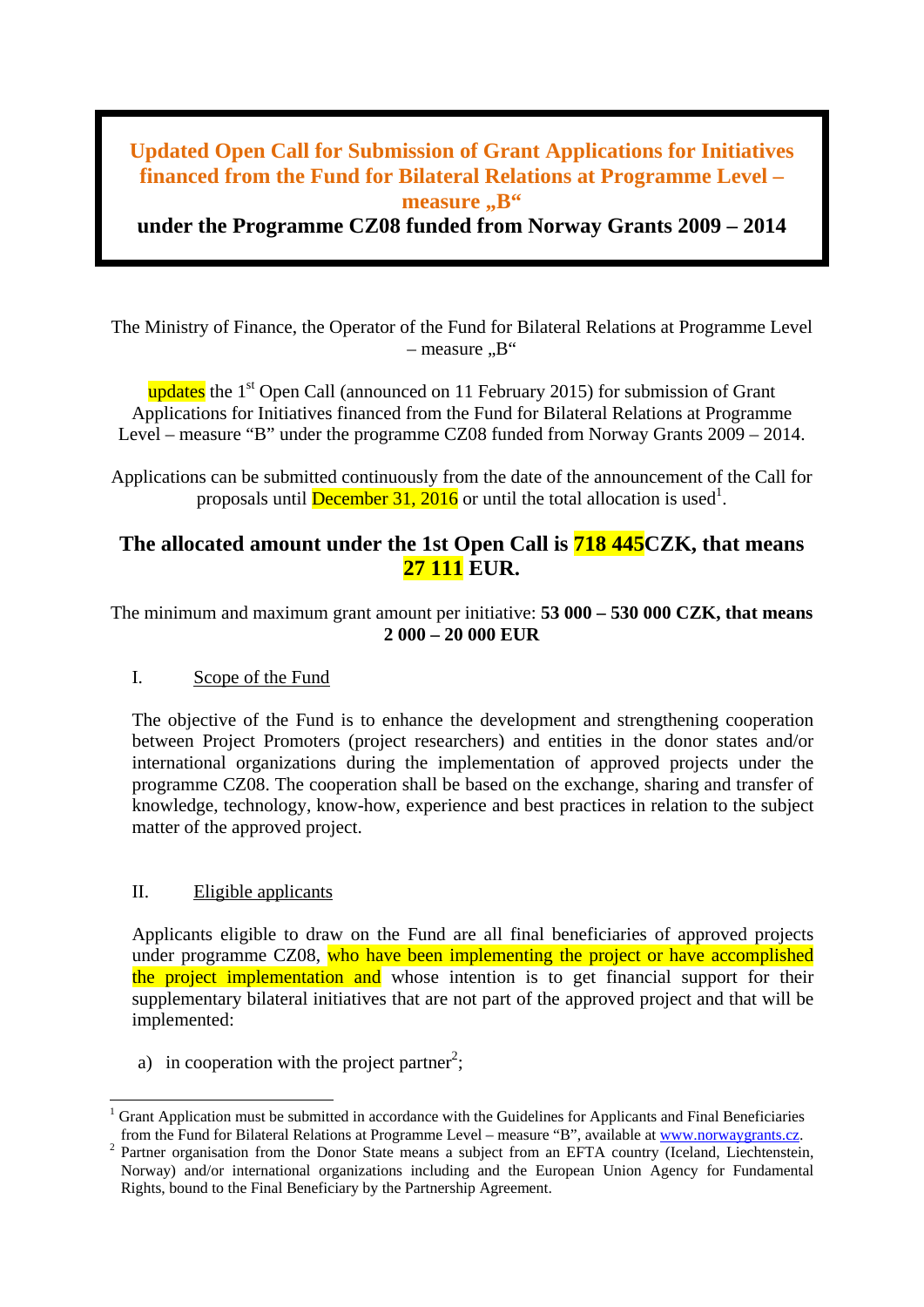b) in cooperation with institutions from the donor states and/or international organizations (including the European Union Agency for Fundamental Rights) competent in the subject matter of the project implementation (i.e. actively involved in the area of project implementation for a minimal period of 1 year).

Projects financed from Norway funds may be implemented only with (besides the above mentioned international organizations) institutions from Norway.

#### III. Eligible initiatives

The Fund is designed to finance targeted **one-off or short-term supplementary initiatives** in approved projects under the programme CZ08. These are not the initiatives crucial for achieving planned outcomes and outputs of the project.

Initiatives, representing contribution to the implemented project and bringing knowledge or experience of the bilateral partner to the project, will be supported.

Eligible initiatives that may be financed from the Fund are activities forging stronger bilateral relations during the implementation period of approved projects. Such activities are not part of the original planned budget and are implemented in cooperation with a project partner or international institutions or institution from the donor state. These are particularly:

The following initiatives may be financed from the Fund:

- study and work trips, work visits and bilateral working meetings with aimed at sharing experience and know-how, transferring best practices;
- bilateral/multilateral meetings, workshops, seminars;
- conferences aimed at bi-/multilateral meetings, presentations and building on contacts and working relations;
- the production of studies, analyses and documentation, data collection, their sharing and exchange to strengthen the cooperation between the Final Beneficiaries and entities in Donor States;
- information and promotional initiatives to strengthen bilateral partnerships;
- other bilateral type actions.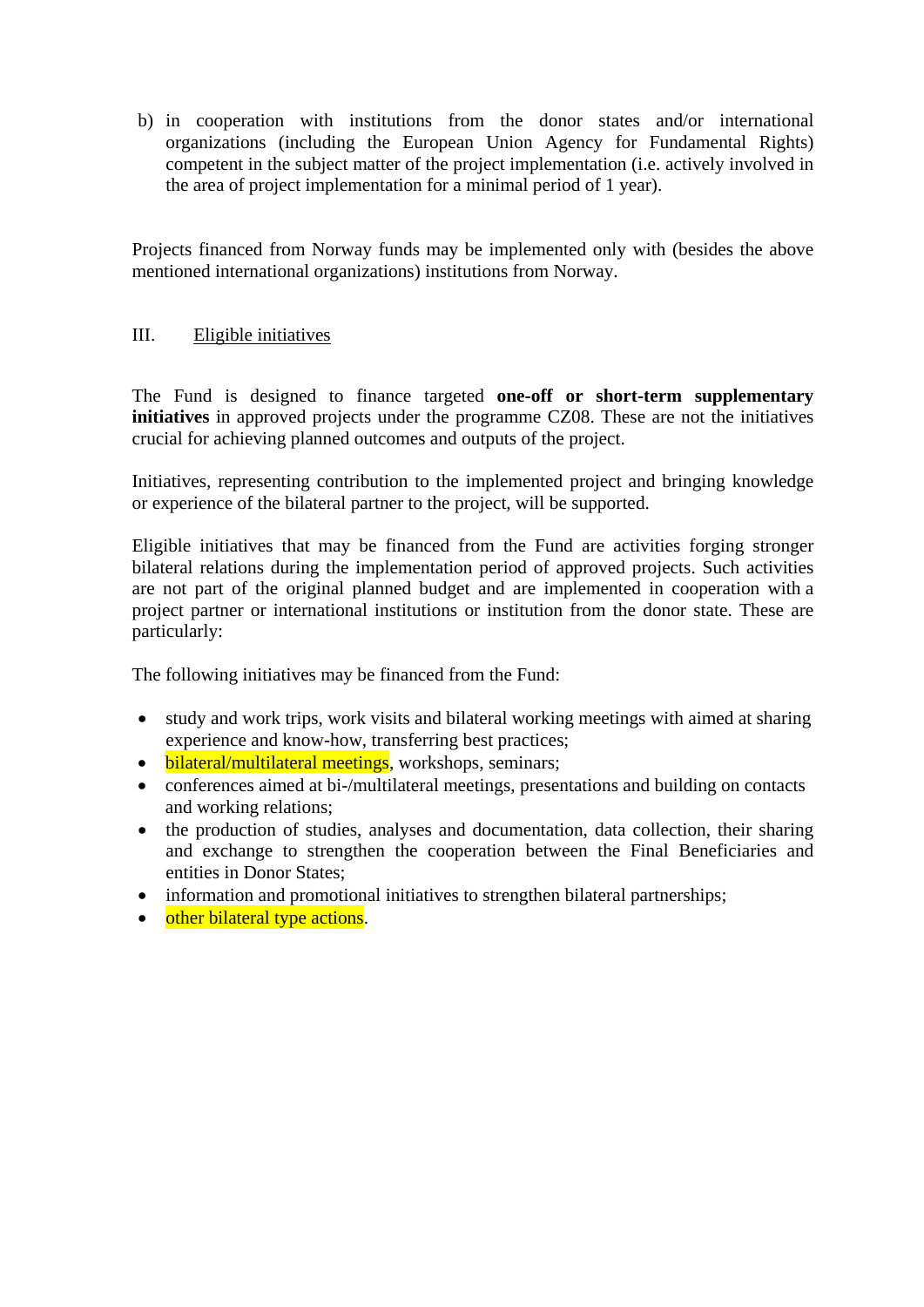### IV. Eligible expenditures and their reimbursement

According to Article 7.7 of the Regulation on the implementation of the Norwegian Financial Mechanism 2009-2014 adopted by the Norwegian Ministry of Foreign Affairs, following categories of expenditure are eligible for funds:

- fees and travel costs for participation in conferences, seminars, courses, work meetings and workshops;
- travel costs for study trips abroad;
- travel costs, per diems and salary costs for visits by experts;
- taxi costs taxi may be used only in exceptional and justified cases, if transportation cannot be assured by other means of transport;
- expert fees;
- costs related to studies, including feasibility studies, and preparation of financial, economic and technical analyses;
- costs of conferences, seminars, working meetings and workshops, interpreting and translations of working materials;
- costs for promotional and information activities aimed at strengthening bilateral relations;
- external consultancy fees;
- travel insurance, ticket cancellation insurance;
- other costs related to the bilateral initiative (justified within the application).

Dates of the eligibility of expenditures to be covered by the Fund are given in the Grant Award Approval Letter and subsequently in the Grant Award legal act. The final date for the eligibility of expenditures is 1 month after the completion of all activities within the approved initiative financed from the Fund. Expenditures will be eligible no later than till April 30, 2017.

The mechanism of eligible expenditures reimbursement (in CZK) is based on **ex-post** payments of incurred costs after the Final Report on the initiative implementation has been approved by the Fund Operator.

### V. Submission of the grant application

Grant applications will be submitted on a continuous basis, starting from the date of the call launch.

Evaluation of formal requirements and eligibility will be followed by the evaluation of the application relevance to initiatives and objectives implemented within the approved project, the scope of strengthening bilateral relations and the compliance with the Bilateral Fund objectives. Applications will be evaluated in the order according to the application submission date in the IS CEDR.